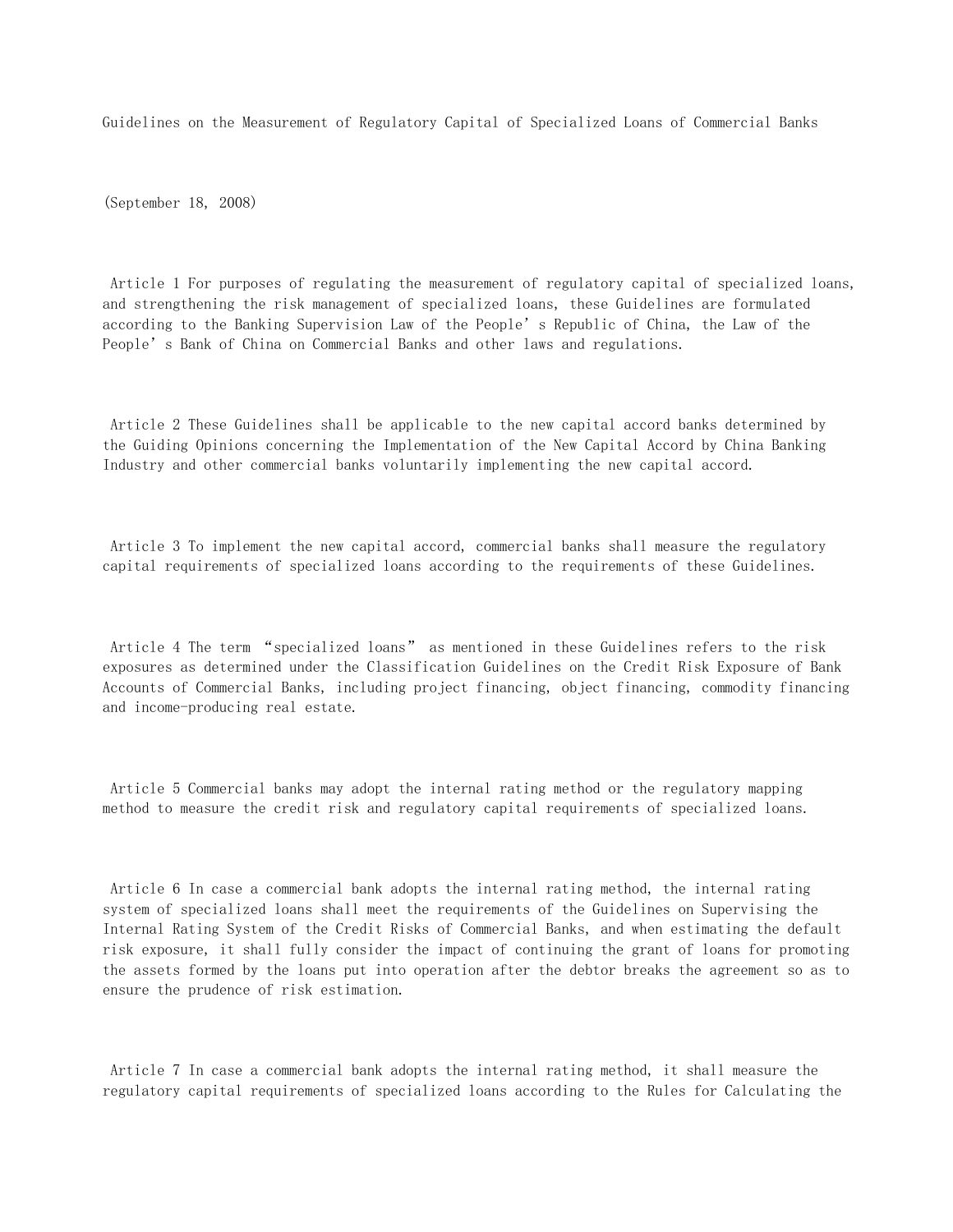Capital Adequacy Ratio of Commercial Banks.

 Article 8 In case the internal rating system of specialized loans of a commercial bank fails to meet the requirements of the Guidelines on the Supervising the Internal Rating System of the Credit Risks of Commercial Banks, the regulatory mapping method shall be adopted to measure the capital requirements of specialized loans.

 Article 9 A commercial bank may adopt the regulatory mapping method to one or several subclasses of the specialized loans, and adopt the internal rating method to the other subclasses, but it shall not adopt different methods to the risk exposures of the same subclass at the same time.

 Article 10 In case a commercial bank adopts the regulatory mapping method, the internal rating system of the specialized loans shall meet the following requirements:

1. The commercial bank shall adopt the one-dimensional rating to the specialized loans, and shall consider simultaneously in the rating the characteristics of both the debtors and the debts and the correlations between them so as to directly reflect the predicted losses.

2. The commercial bank shall establish at least 4 non-default levels and one default level.

 Article 11 In case a commercial bank adopts the regulatory mapping method, the following facts shall be considered in the specialized loan rating:

1. For the projects financing rating, five factors, i.e., financial standing, political and legal environment, characteristics of the transactions in question, the strength of the project sponsors or debtors, and the security arrangements shall be taken into consideration. For the regulatory rating standards for project financing, see Annex 1 for details.

2. For the object financing rating, seven factors, i.e., financial standing, political and legal environment, transaction characteristics, operational risks, characteristics of the assets in questions, the strength of the project sponsors, and the security arrangements shall be taken into consideration. For the regulatory rating standards for object financing, see Annex 2 for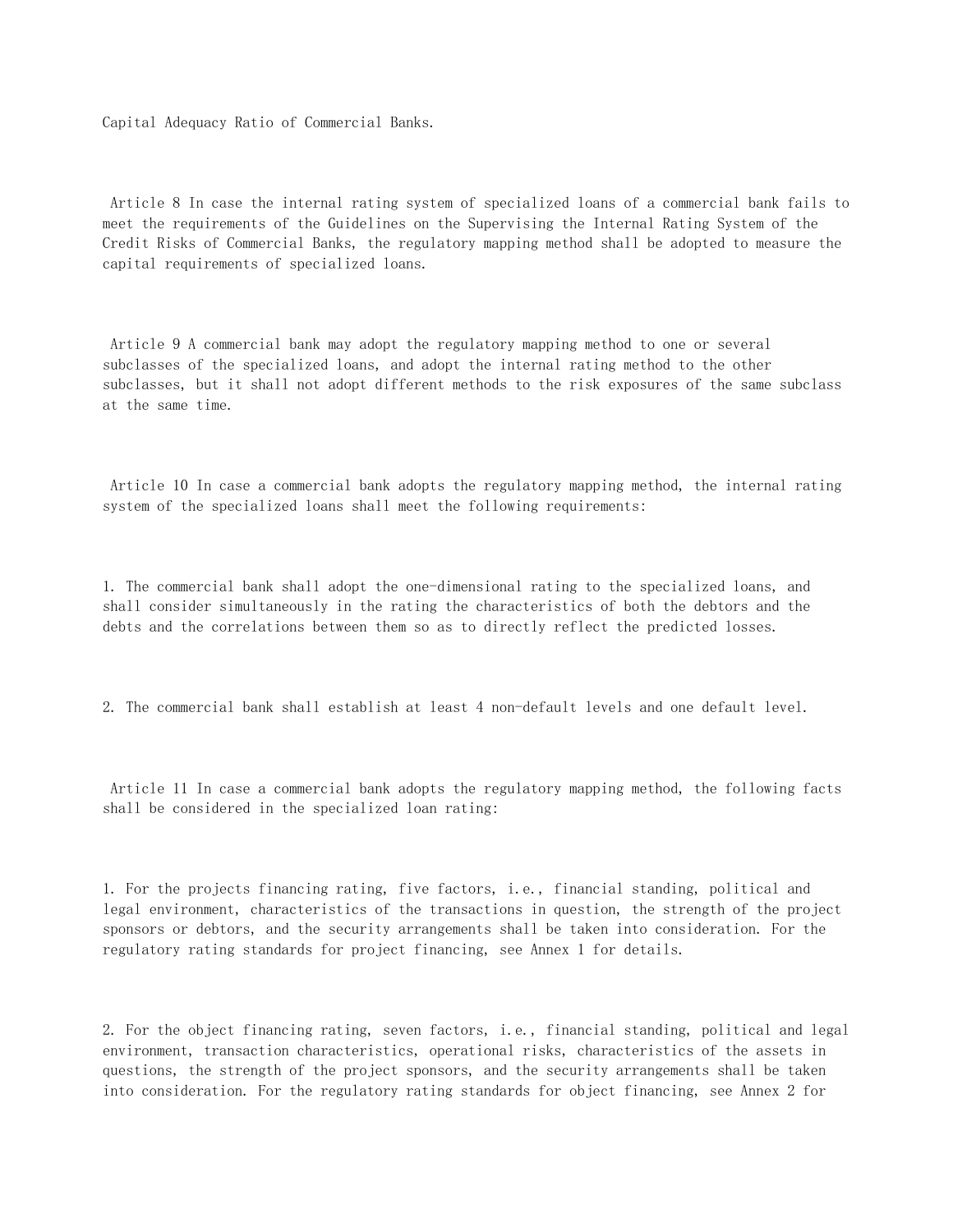details.

3. For the commodities financing rating, five factors, i.e., financial standing, political and legal environment, characteristics of the assets in question, the strength of the project sponsors, and the security arrangements shall be taken into consideration. For the regulatory rating standards for commodity financing, see Annex 3 for details.

4. For the income-producing real estate rating, four factors shall be taken into consideration, i.e., financial standing, characteristics of the assets in questions, the strength of the project sponsors or developers, and the security arrangements. For the regulatory rating standards for income-producing real estate, see Annex 4 for details.

 Article 12 In case a commercial bank adopts the regulatory mapping method, it shall map the internal rating results of specialized loans to the five regulatory ratings: "Excellent" "Good" "Fair" "Poor" or "Default". The commercial bank shall ensure the consistency and stability of the mapping between the internal rating and the regulatory rating in light of the mapping between the internal rating and external rating and the mapping between the regulatory rating and the external rating.

1. The regulatory rating of "Excellent" shall correspond to the external rating of BBB- or above.

2. The regulatory rating of "Good" shall correspond to the external rating of BB+ or BB.

3. The regulatory rating of "Fair" shall correspond to the external rating of BB- or B+.

4. The regulatory rating of "Poor" shall correspond to the external rating of B or C-.

5. The regulatory rating of "Default" shall not be applicable for mapping with the external rating.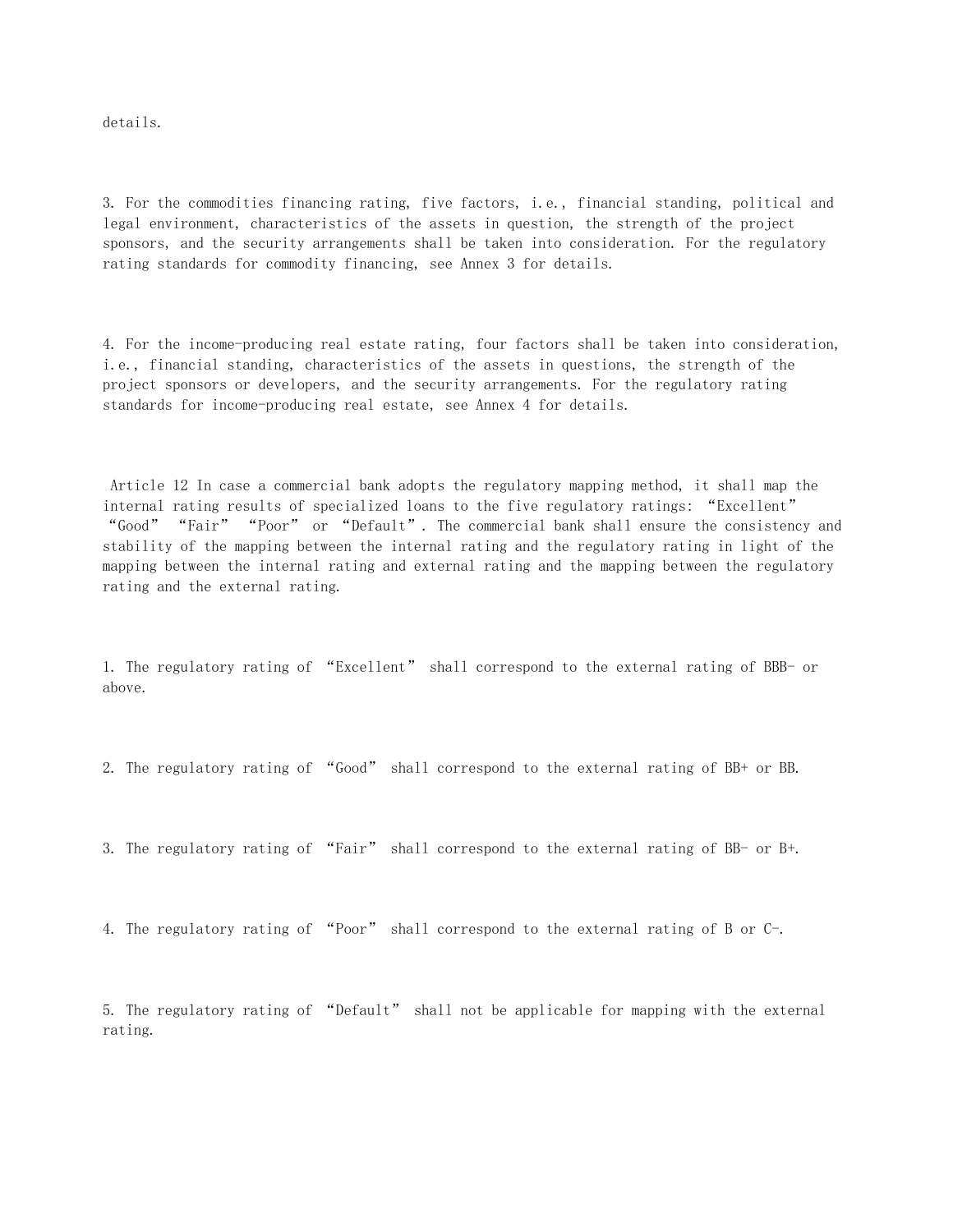Article 13 Definition of the ratings: Excellent, Good, Fair, Poor and Default as mentioned in the preceding paragraph:

1. The regulatory rating of "Excellent" refers to that the bank has sufficient and stable cash flow to be produced in the future from the assets formed by the loans, has a very strong market competitive capacity and very strong sponsors, has made all the security arrangements, and is able to repay the debts even if the economy and industry face continuous and serious problems.

2. The regulatory rating of "Good" refers to that the bank has sufficient and stable cash flow to be produced in the future from the assets formed by the loans, has a good market competitive capacity and strong sponsors, has made all the security arrangements, but may be unable to fully repay the debts if the economy and industry face continuous and serious problems.

3. The regulatory rating of "Fair" refers to that the bank has sufficient cash flow to be produced in the future from the assets formed by the loans, has a fair market competitive force and sponsors with fair strength, and there are defects in the security arrangements so that the cash flow is not stable enough, and the bank is very weak in defending against economic recessions and industrial fluctuations.

4. The regulatory rating of "Poor" refers to that there is great uncertainty in the cash flow to be produced in the future from the assets formed by the loans, the bank is very weak in market competitiveness and the strength of the sponsors is very poor so that the bank's solvency largely depends on the improvement of the economic environment and market demands, otherwise it may break the contracts.

5. The regulatory rating of "default" refers to that the bank already broken the contracts according to the definition of default in the Guidelines on the Supervising the Internal Rating System of the Credit Risks of Commercial Banks.

 Article 14 Where a commercial bank adopts the regulatory mapping method, if the internal rating standards of the specialized loan are not consistent with the regulatory rating standards, the commercial bank shall record the difference between the two, and explain the reasons and rationality for the existence of the difference to the regulatory department, prove the mapping between the internal rating and the regulatory rating, and ensure the consistency in the main characteristics of both. The commercial bank shall ensure that overthrow of its internal rating will not lead to the invalidity of the mapping course.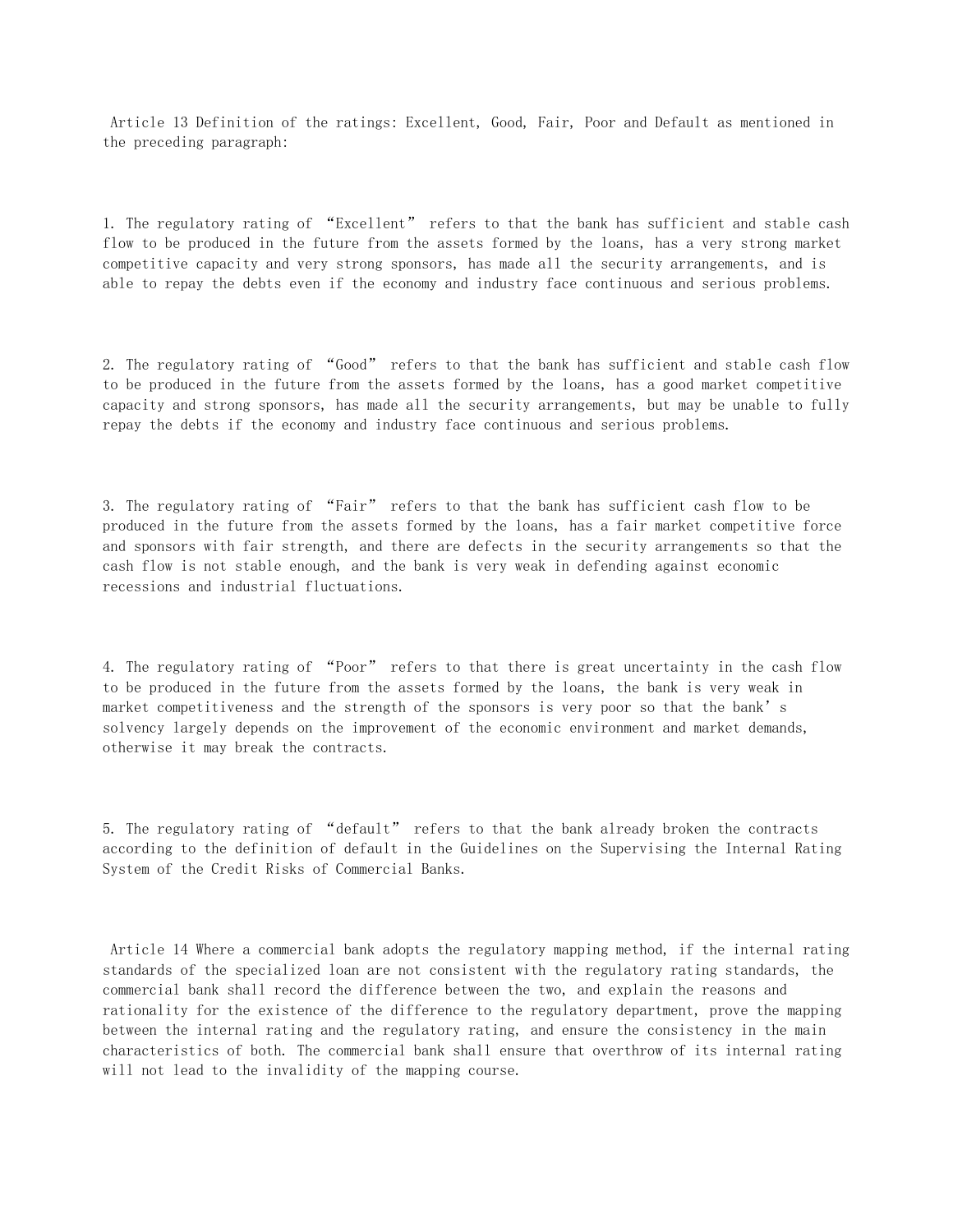Article 15 The five regulatory ratings of specialized loans shall respectively correspond to the specific risk weights, which are specifically as follows:

1. If the regulatory rating is "Excellent", the risk weight shall be 70%.

2. If the regulatory rating is "Good", the risk weight shall be 90%.

3. If the regulatory rating is "Fair", the risk weight shall be 115%.

4. If the regulatory rating is "Poor", the risk weight shall be 250%.

5. If the regulatory rating is "default", the risk weight shall be 0%.

 Article 16 If a commercial bank or a regulatory department considers that there will be great fluctuations in the rental income, sales revenue or revenue from the transfer of the real estate to which income-producing real estate loans are made, it may uplift the risk weight thereof:

1. If the regulatory rating is "Excellent", the risk weight shall be 95%.

2. If the regulatory rating is "Good", the risk weight shall be 120%.

3. If the regulatory rating is "Fair", the risk weight shall be 140%.

 Article 17 With regard to the specialized loans that meet any of the following conditions, if the regulatory rating is "Excellent", the risk weight shall be 50%; if the regulatory rating is "Good", the risk weight shall be 70%: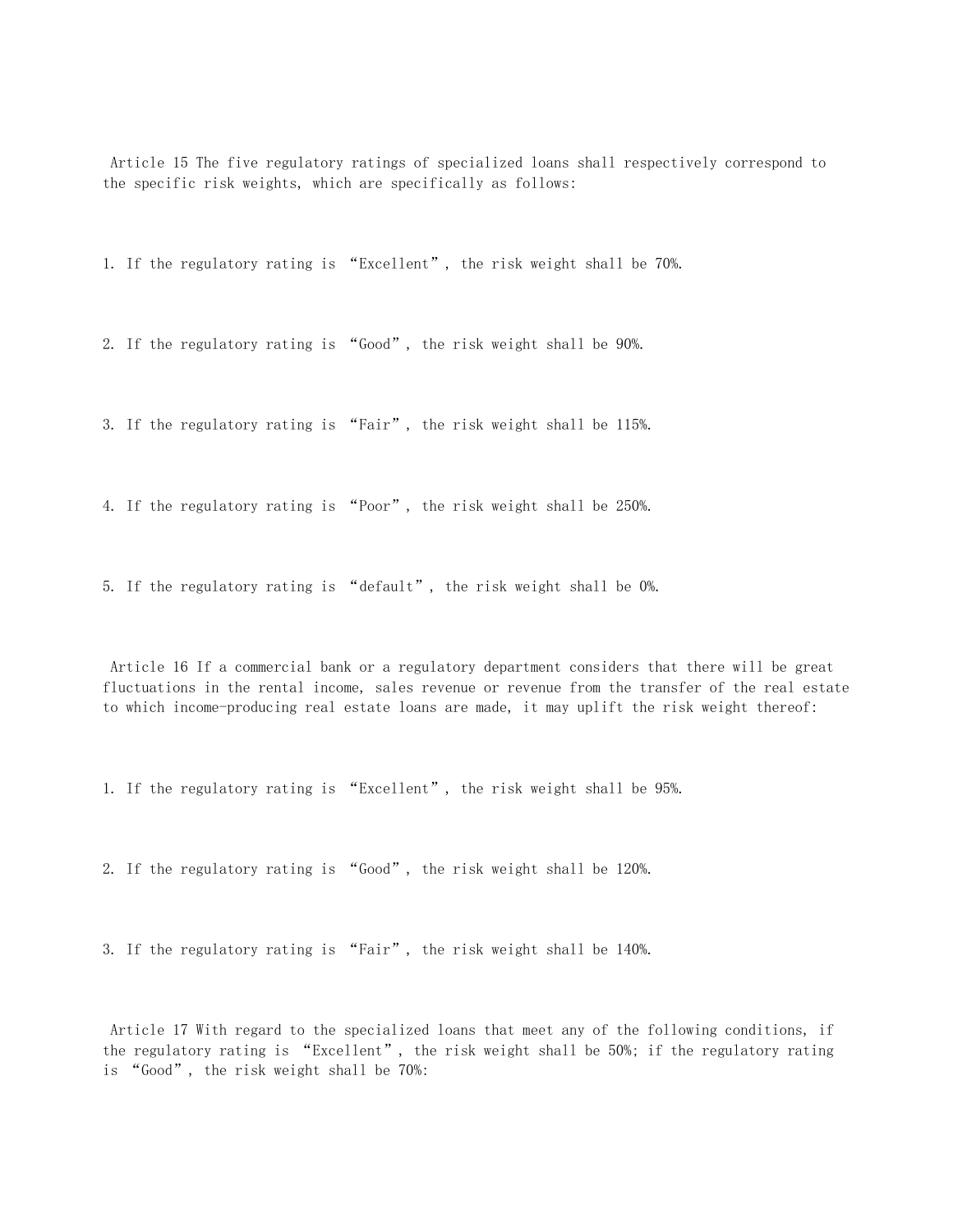1. The remaining term of the loan is less than two and half years.

2. The regulatory department believes that the standards on credit and rating of the commercial bank are more prudent than its regulatory rating standards.

 Article 18 The five regulatory ratings of the specialized loans shall correspond to the specific predicted loss ratios, to be specific:

1. If the regulatory rating is "Excellent", the expected loss ratio shall be 0.4%.

2. If the regulatory rating is "Good", the expected loss ratio shall be 0.8%.

3. If the regulatory rating is "Fair", the expected loss ratio shall be 2.8%.

4. If the regulatory rating is "Poor", the expected loss ratio shall be 8%.

5. If the regulatory rating is "default", the expected loss ratio shall be 50%.

 Article 19 With regard to the specialized loans that meet any of the following conditions, if the regulatory rating is "Excellent", the expected loss ratio shall be 0%, and if the regulatory rating is "Good", the expected loss ratio shall be 0.4%:

1. The remaining term of loan is less than two and half years.

2. The regulatory department believes that the standards on the credit and rating of the commercial banks are more prudent than its regulatory rating standards.